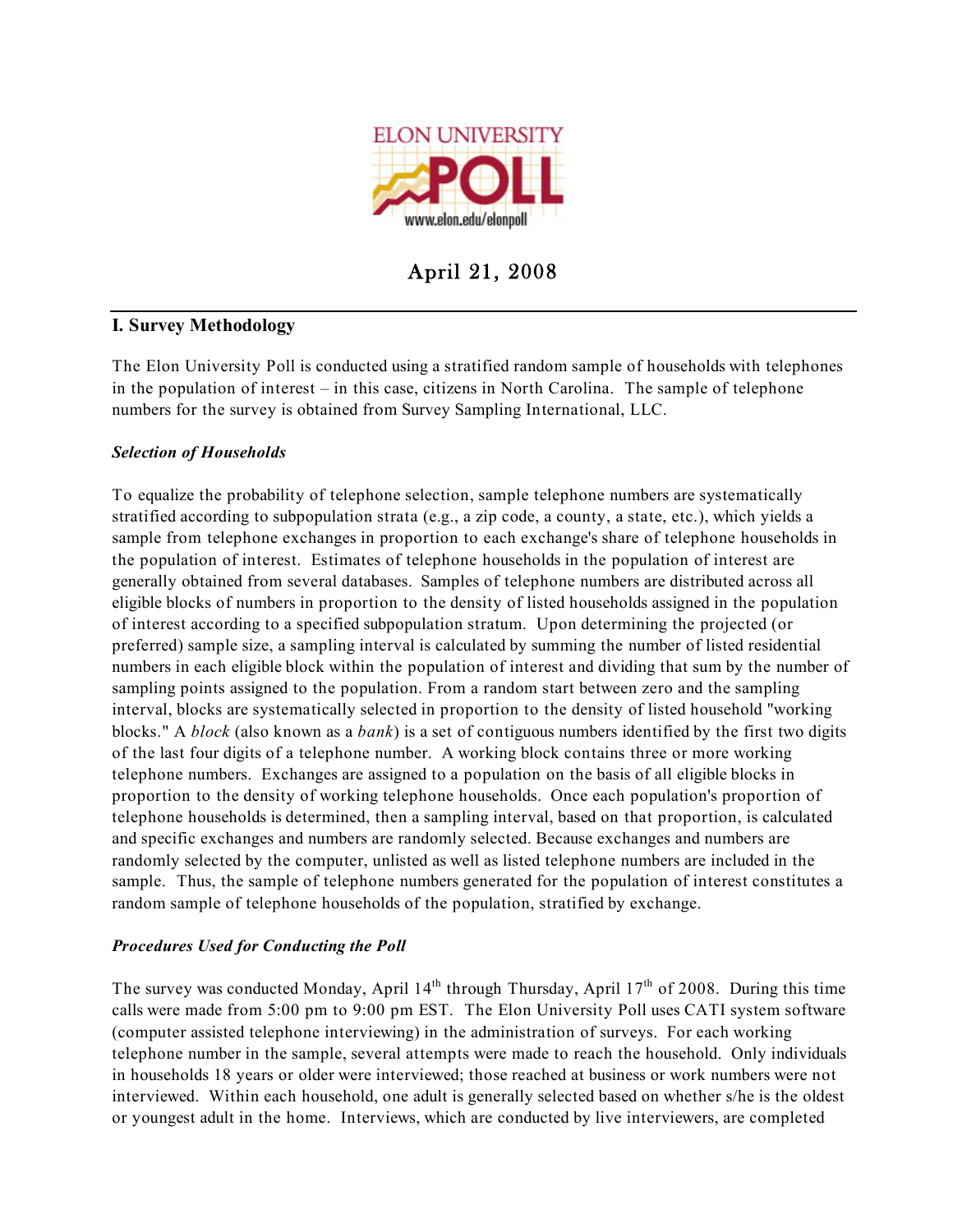with adults from households in the target population as specified. Interviews for this survey were completed with 543 adults from households in North Carolina. For a sample size of 543, there is a 95 percent probability that our survey results are within plus or minus 4.3 percent (the margin of sampling error) of the actual population distribution for any given question. For sub-samples (a subgroup selected from the overall sample), the margin of error is higher depending on the size of the subsample. When we use a subsample, we identify these results as being from a subsample and provide the total number of respondents and margin of error for that subsample. In reporting our results, we note any use of a subsample where applicable. Because our surveys are based on probability sampling, there are a variety of factors that prevent these results from being perfect, complete depictions of the population; the foremost example is that of margin of sampling error (as noted above). With all probability samples, there are theoretical and practical difficulties estimating population characteristics (or parameters). Thus, while efforts are made to reduce or lessen such threats, sampling error as well as other sources of error – while not all inclusive, examples of other error effects are non-response rates, question order effects, question wording effects, etc. – are present in surveys derived from probability samples.

#### *Questions and Question Order*

The Elon University Poll provides the questions as worded and the order in which these questions are administered (to respondents). Conspicuous in reviewing some questions is the "bracketed" information. Information contained within brackets ( [ ] ) denotes response options as provided in the question; this bracketed information is rotated per question to ensure that respondents do not receive a set order of response options presented to them, which also maintains question construction integrity by avoiding respondent acquiescence based on question composition. Some questions used a probe maneuver to determine a respondent's intensity of perspective. Probe techniques used in this questionnaire mainly consist of asking a respondent if their response is more intense than initially provided. For example, upon indicating whether s/he is satisfied or dissatisfied, we asked the respondent "would you say you are very \_\_\_\_\_\_\_\_\_". This technique is employed in some questions as opposed to specifying the full range of choices in the question. Though specifying the full range of options in questions is a commonly accepted practice in survey research, we sometimes prefer that the respondent determine whether their perspective is stronger or more intense for which the probe technique used. Another method for acquiring information from respondents is to ask an "openended" question. The open-ended question is a question for which no response options are provided, i.e., it is entirely up to the respondent to provide the response information.

## *The Elon University Poll*

The Elon University Poll is conducted under the auspices of the Center for Public Opinion Polling (Hunter Bacot, Director), which is a constituent part of the Institute for Politics and Public Affairs (George Taylor, Director); both these organizations are housed in the department of political science at Elon University. These academic units are part of Elon College, the College of Arts and Sciences at Elon University, which is under the direction of Dr. Steven House (Dean). The Elon University administration, led by Dr. Leo Lambert, President of the university, fully support the Elon University Poll as part of its service commitment to state, regional, and national constituents. Dr. Hunter Bacot, a professor in the department of political science, directs the Elon University Poll. Elon University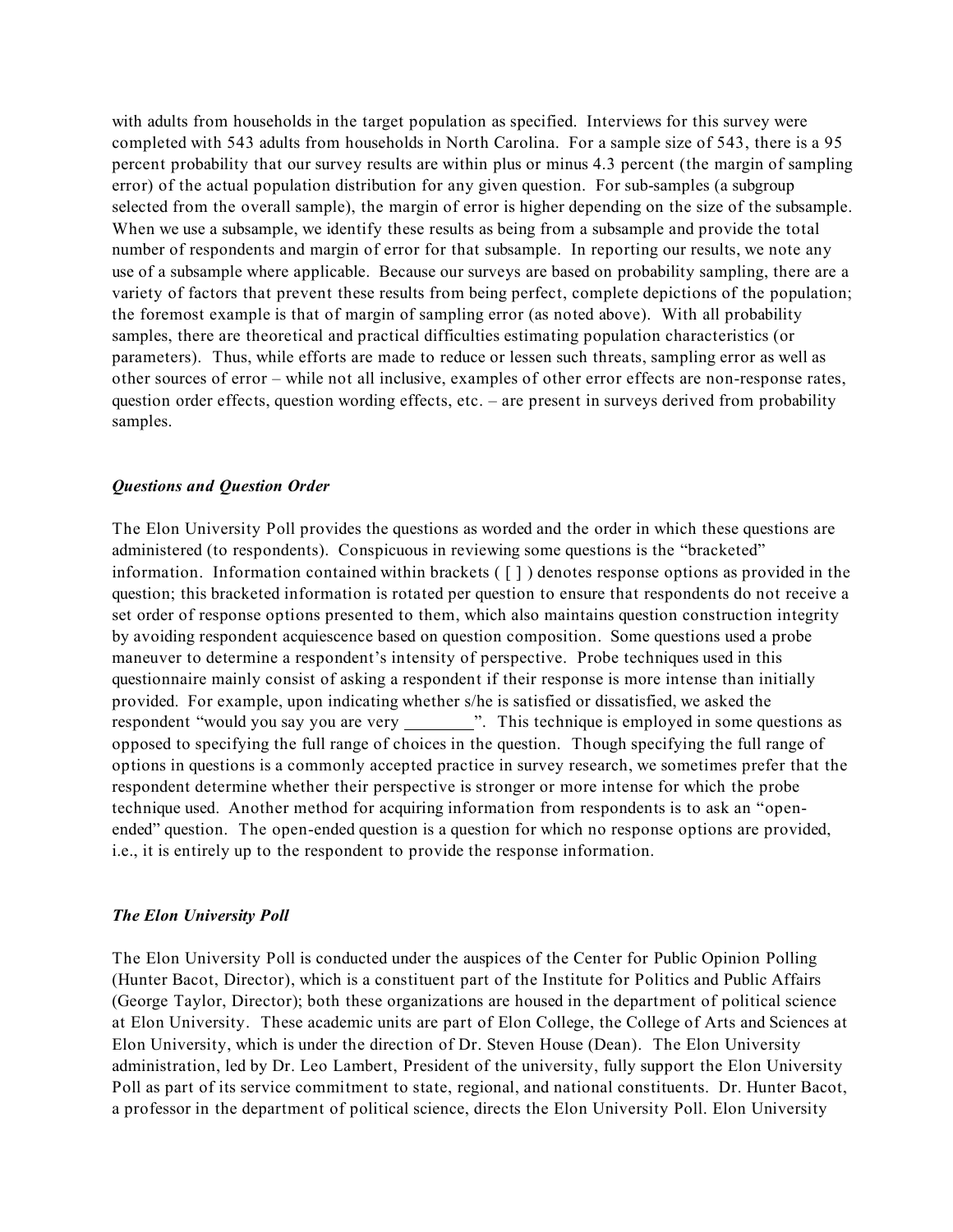students administer the survey as part of the University's commitment to experiential learning where "students learn through doing."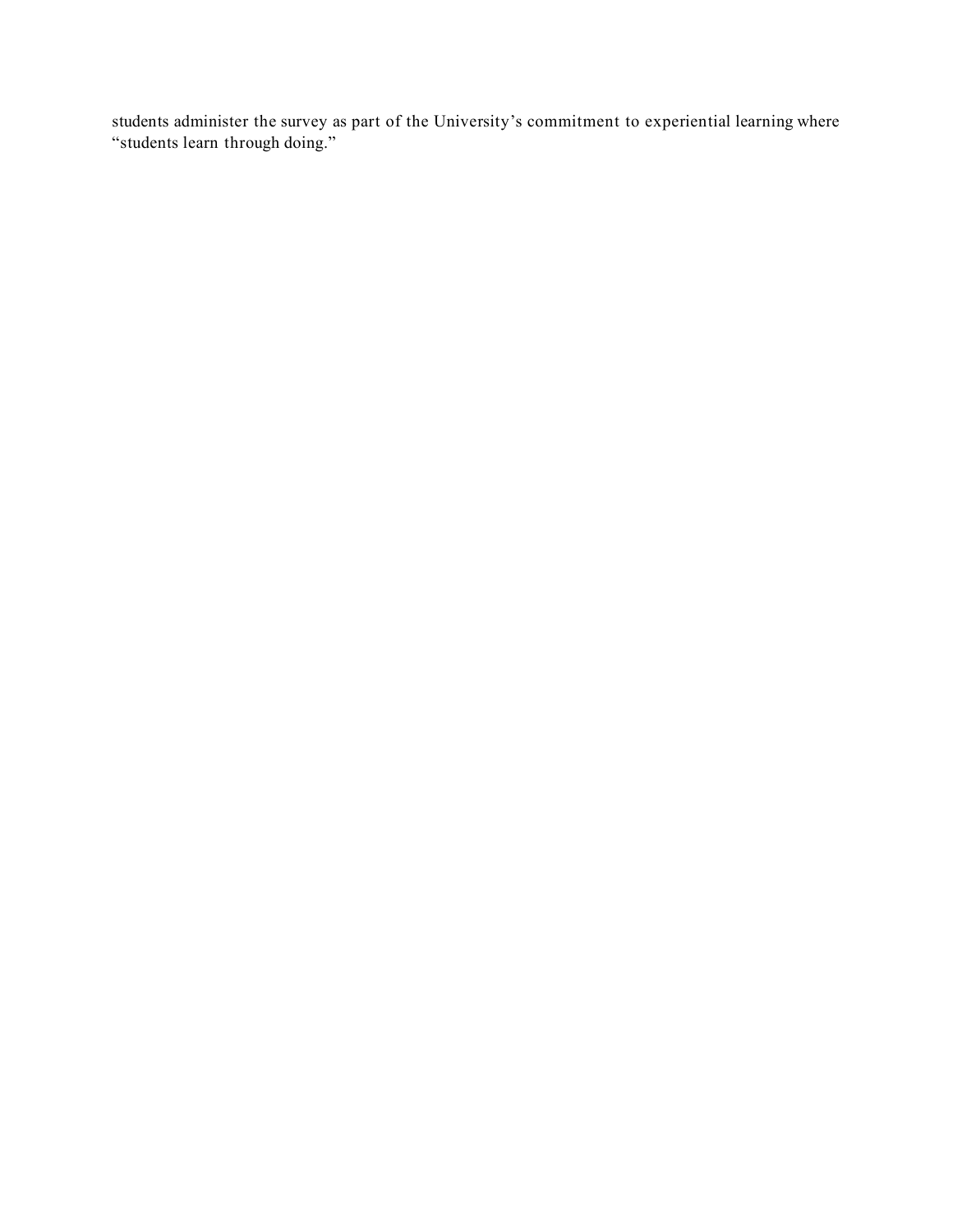# **II. Survey Instrument and Percent Distributions by Question**

**Interviews were completed with 543 adults from households in the North Carolina. For a sample siz e of 543, there is a 95 percent probability that our survey results are within plus or minus 4.3 percent (the margin of sampling error) of the actual population distribution for any given question. Data are weighted to reflect the adult population in terms of age.**

| About the Codes appearing in Questions and Responses |                                                                                                                                                                                                                                                                                                                                                                                                                                                                   |  |  |  |
|------------------------------------------------------|-------------------------------------------------------------------------------------------------------------------------------------------------------------------------------------------------------------------------------------------------------------------------------------------------------------------------------------------------------------------------------------------------------------------------------------------------------------------|--|--|--|
|                                                      |                                                                                                                                                                                                                                                                                                                                                                                                                                                                   |  |  |  |
| <b>Response Options not offered</b>                  | Response options are not offered to the person taking the<br>survey (respondent), but are included in the question as<br>asked (and usually denoted by brackets, []). Response<br>options are generally offered only for demographic<br>questions (background characteristic, e.g., age, education,<br>income, etc.).                                                                                                                                             |  |  |  |
| v = volunteered response                             | Respondents volunteer response option. As response<br>options are not offered to those taking the survey, some<br>respondents offer or volunteer response options. Though<br>not all volunteered options can be anticipated, the more<br>common options are noted.                                                                                                                                                                                                |  |  |  |
| $p =$ probed response                                | Respondents self-place in this option or category. A probe<br>maneuver is used in questions to allow the respondent to<br>indicate whether her/his response is more intense than<br>initially provided for in the choices appearing in the<br>question. For example, on probe questions the interviewer,<br>upon a respondent indicating that she/he is satisfied (or<br>dissatisfied), is instructed to ask him/her "Would you say<br>you are "very satisfied"?" |  |  |  |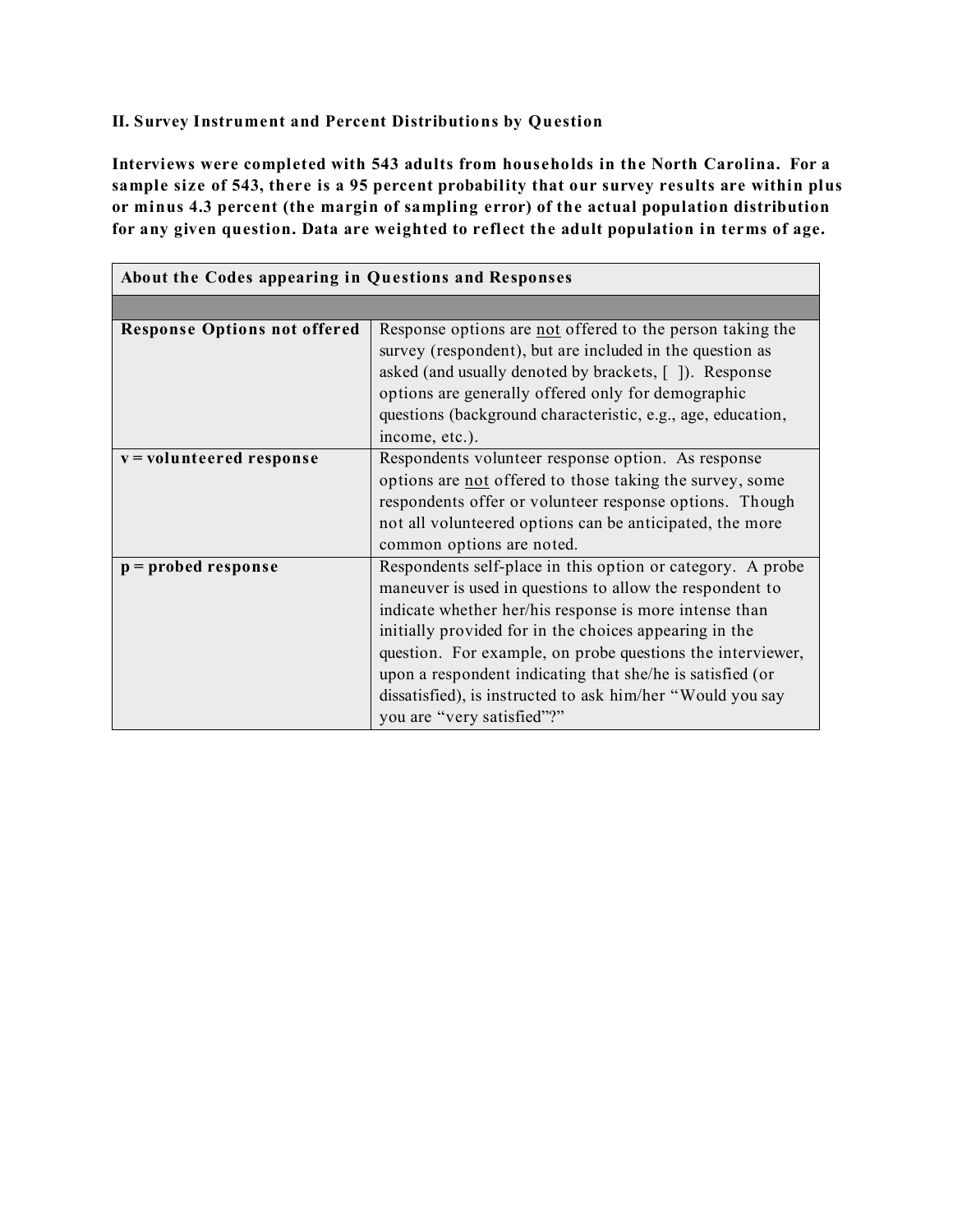**First, thinking about things in the country, do you feel things in this country [have gotten off on the wrong track, or are going in the right direction]? (probe)**

|                                            | Percent |
|--------------------------------------------|---------|
| Strongly Gotten Off on the Wrong Track (p) | 51.1    |
| Gotten Off on the Wrong Track              | 28.2    |
| Going in the Right Direction               | 10.3    |
| Strongly Going in the Right Direction (p)  | 3.9     |
| Don't Know (v)                             | 6.3     |
| Refused (v)                                |         |
| Total (543, +/-4.3)                        |         |

**Now, I would like to know what you think is the most important issue facing the state of North Carolina? (open ended)**

|                                                   | February      | <b>April</b>   |
|---------------------------------------------------|---------------|----------------|
|                                                   | 2008          | 2008           |
|                                                   | Percent       | <b>Percent</b> |
| Economy                                           | 29.4          | 34.8           |
| <b>Gas Prices</b>                                 | 1.9           | 9.4            |
| <b>Elementary &amp; Secondary Education</b>       | 12.4          | 8.6            |
| Immigration                                       | 6.7           | 6.2            |
| <b>Taxes</b>                                      | 7.4           | 4.8            |
| Environment and Energy (includes drought)         | 10.3          | 4.6            |
| Public Assistance (includes Medicaid or Medicare) | 5.6           | 4.3            |
| <b>Economic Development</b>                       | 2.0           | 2.6            |
| War in Iraq                                       | 1.7           | 2.1            |
| <b>Traffic &amp; Road Construction</b>            | 2.9           | 2.0            |
| <b>Health Care</b>                                | 1.7           | 1.8            |
| Crime & Drugs                                     | 1.0           | 1.1            |
| Family Values & Morals                            | 0.6           | 1.1            |
| Other                                             | 8.6           | 7.4            |
| Don't Know (v)                                    | 6.8           | 9.1            |
| Total                                             | 100.0         | 100.0          |
|                                                   | $764, +/-3.6$ | $543, +1 -4.3$ |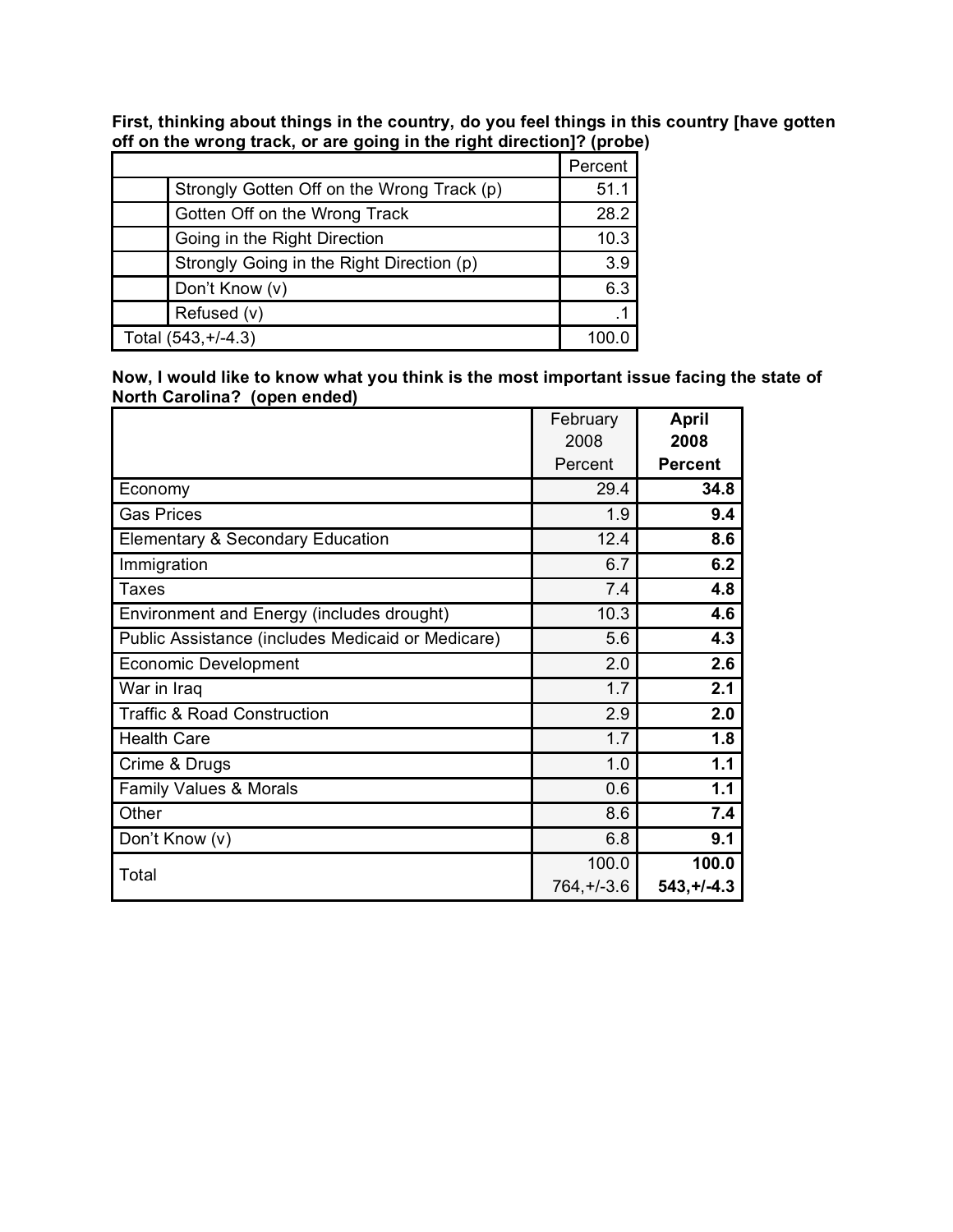**Since we're talking about issues, I'd like to know how some issues [may or may not] affect your votes in the upcoming primaries in North Carolina . . . I'm going to read you a** *list of issues* **and I'd like for you to tell me whether the issue [will influence or will not influence] your vote, or have you not given it any thought?**

**If respondent indicates that the issue** *will* **influence his/her vote, a follow-up question is asked about which election the issue will influence his/her vote:** 

*"Which election will this influence your vote in -- Governor, US Senate, or President?"* **(respondent can select any or all election races in which the issue will influence her/his vote)**

| <b>ISSUE</b>             | <b>Will Not</b><br><b>Influence</b> | Will<br>Influence | <b>Have Not</b><br>Given It<br><b>Much</b><br><b>Thought</b> | Don't<br>Know<br>(v) |          | <b>Percent Indicating It Would</b><br><b>Influence Election for:</b> |                  |  |
|--------------------------|-------------------------------------|-------------------|--------------------------------------------------------------|----------------------|----------|----------------------------------------------------------------------|------------------|--|
|                          |                                     |                   |                                                              |                      | Governor | <b>US Senate</b>                                                     | <b>President</b> |  |
| <b>EDUCATION</b>         | 18.4                                | 71.1              | 8.0                                                          | 2.4                  | 54.9     | 40.9                                                                 | 49.4             |  |
| <b>EDUCATION</b>         | 15.1                                | 73.7              | 10.0                                                         | 1.1                  | 52.5     | 34.9                                                                 | 47.8             |  |
| <b>IMMIGRATION</b>       | 19.0                                | 72.7              | 5.3                                                          | 3.0                  | 41.3     | 42.4                                                                 | 62.2             |  |
| <b>IMMIGRATION</b>       | 24.3                                | 66.8              | 7.1                                                          | 1.8                  | 36.5     | 32.1                                                                 | 53.4             |  |
| <b>HEALTH CARE COSTS</b> | 15.2                                | 79.0              | 3.4                                                          | 2.4                  | 46.2     | 46.1                                                                 | 67.1             |  |
| <b>HEALTH CARE</b>       | 12.6                                | 81.4              | 4.7                                                          | $1.3$                | 45.1     | 40.1                                                                 | 64.9             |  |
| <b>ECONOMY</b>           | 11.6                                | 83.3              | 2.7                                                          | 2.4                  | 53.0     | 51.7                                                                 | 70.4             |  |
| <b>ECONOMY</b>           | 8.1                                 | 87.6              | 2.3                                                          | 2.0                  | 51.2     | 47.0                                                                 | 73.3             |  |
|                          |                                     |                   |                                                              |                      |          |                                                                      |                  |  |
| <b>HOUSING MARKET</b>    | 40.2                                | 45.4              | 10.5                                                         | 3.9                  | 25.7     | 22.3                                                                 | 35.0             |  |
|                          |                                     |                   |                                                              |                      |          |                                                                      |                  |  |
| <b>IRAQ WAR</b>          | 15.3                                | 78.9              | 2.0                                                          | 3.7                  | 25.3     | 33.8                                                                 | 71.1             |  |
| <b>IRAQ WAR</b>          | 15.9                                | 80.2              | 1.6                                                          | 2.2                  | 23.0     | 29.2                                                                 | 70.0             |  |
| <b>TAXES</b>             | 15.7                                | 79.6              | 2.3                                                          | 2.4                  | 55.5     | 51.0                                                                 | 65.0             |  |
| <b>TAXES</b>             | 19.7                                | 74.8              | 4.2                                                          | 1.3                  | 46.3     | 38.5                                                                 | 58.8             |  |
| <b>TRANSPORTATION</b>    | 44.1                                | 39.1              | 13.0                                                         | 3.8                  | 31.0     | 18.1                                                                 | 19.3             |  |
| <b>TRANSPORTATION</b>    | 37.9                                | 46.0              | 12.8                                                         | 3.2                  | 31.0     | 19.0                                                                 | 25.7             |  |
| <b>FAMILY VALUES</b>     | 29.7                                | 62.8              | 4.6                                                          | 2.9                  | 45.5     | 40.6                                                                 | 51.0             |  |
| <b>FAMILY VALUES</b>     | 28.2                                | 63.8              | 5.4                                                          | 2.6                  | 41.3     | 35.4                                                                 | 49.7             |  |

Notes: Total=543,+/-4.3. Shaded rows are results from February 2008, Elon University Poll (N=764, +/-3.6). "Political Corruption" was not asked in the April 2008 Elon University Poll; "Health Care Costs" (asked in the February 2008, Elon University Poll) was changed to simply "Health Care" in the April 2008 Poll.